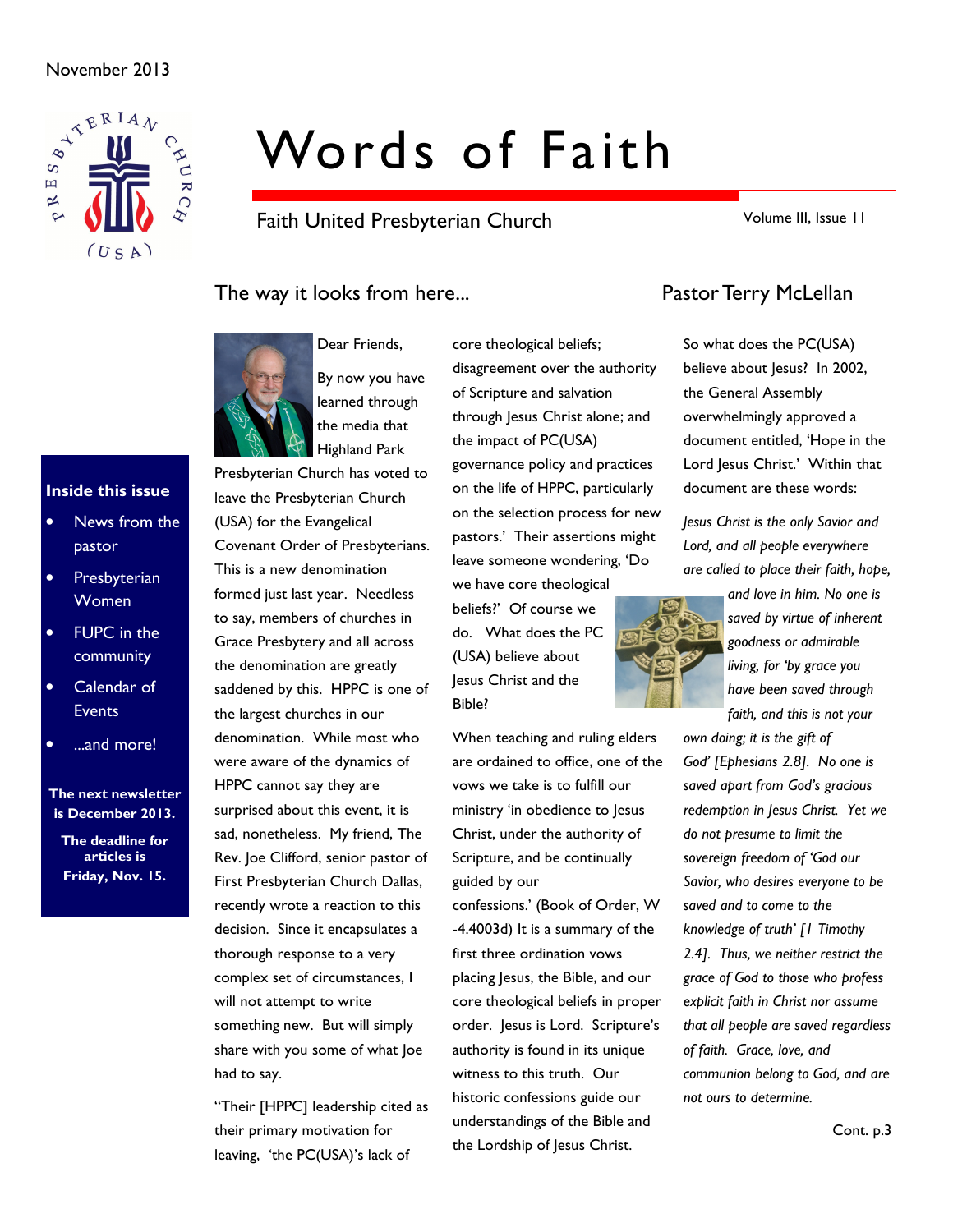### Presbyterian Women

Tuesday Morning Circle-2nd Tuesday, 10:30 am at the church, September meeting, Tuesday, 11/12. Moderator, Linnie Hinkle or Vice Moderator, Joan Nelson.

Thursday Morning Circle-2nd Thursday, 9:30 am at the church, October meeting, Thursday, 11/14. Co-Moderators, Sharon Meurer and Cleo Sherrard or Vice Moderator, Mary Silva.

Thursday Evening Circle-3rd Thursday, 7:00 pm in members homes. October meeting, Thursday, 11/21. They will



meet at the home of Courtland Lewis, 700 Marlee Circle, Coppell. Moderator, Nadine Moser or Vice Moderator, Renee Wensley.

The Starboard Stitchers meet the first Tuesday of each month at 1:00 pm at the church (Nov. 5 & Dec. 3). All are invited to come help them stuff fabric animals.

The PW Coordinating Team will next meet on Thursday, December5 at 10 a.m. in the FUPC Resource room.

### CPR & AED Class

Have you wondered what you would do if your spouse or friend collapses with a cardiac arrest? Maybe you have also considered what you might do if you see a child choking? You could call 911 and wait until the paramedics

arrive, or you could begin saving their life right away. Wonder no more and come to the class that is being offered at the church on November  $9<sup>th</sup>$  at 9 a.m. to 1:00 p.m. Your Faith

Community Nurses, Kay and Dottie have been certified by the American Heart Association to instruct in Lifesaver CPR. Besides chest compressions, you will learn to use the AED. You will also learn the basics of the Heimlich maneuver to assist

someone who is choking. Any questions, call Kay McLellan, 972-395-3806 or Dottie Cogar 972-242-5474.

### We Are Recycling Cans



There is a large yellow trash can by the Shelter refrigerators designated for aluminum cans only. The money received from the sale of these cans will go to help fill needs at the Austin Street Shelter. So, instead of throwing your cans in the trash, bring them to the church and we will convert them into cash.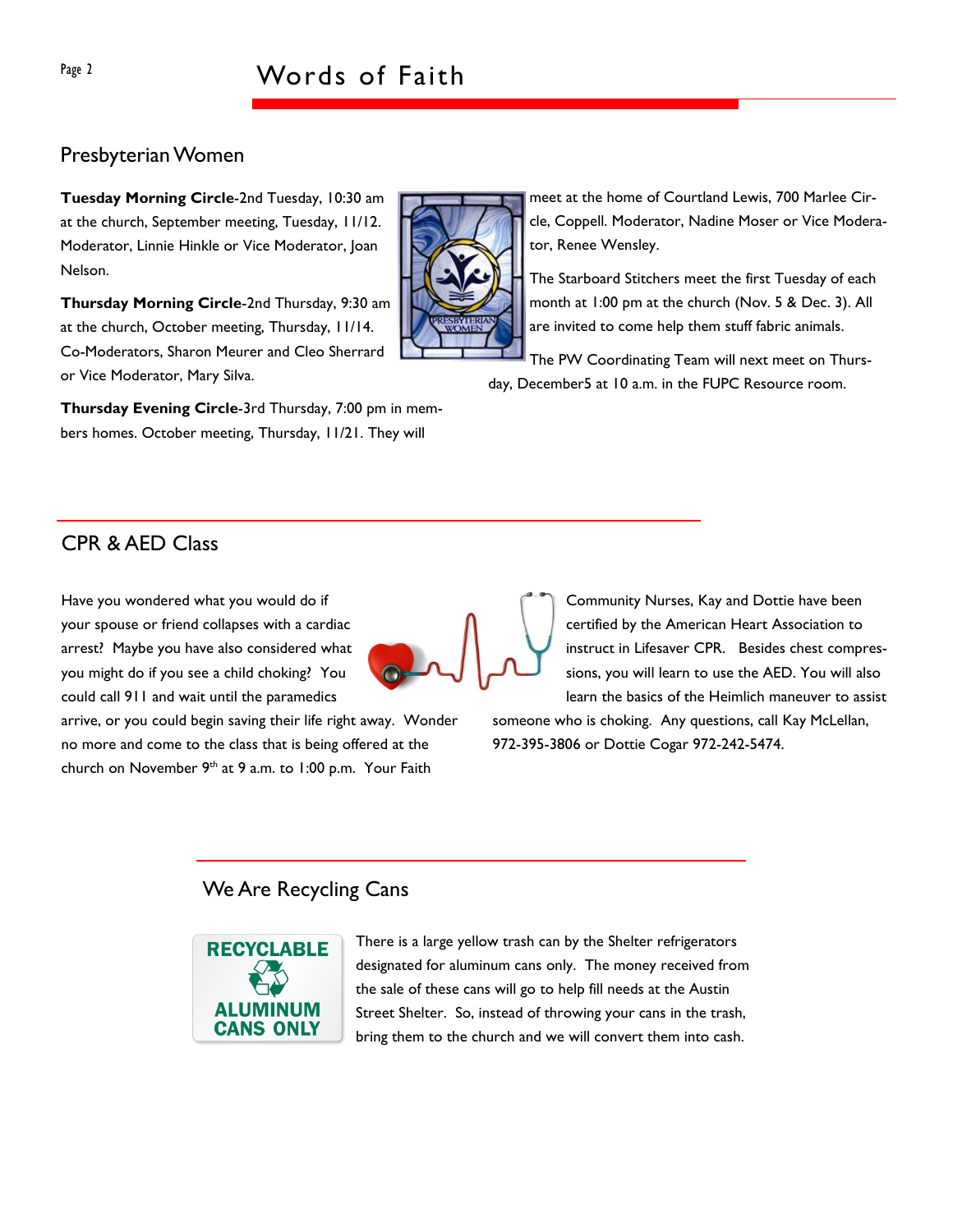

### Session & Such

The session last met on Sunday, October 10. The regular scheduled Called Meeting once a month for the purpose of meeting and receiving prospective new members is scheduled for Sunday, November 10 at 10:15 a.m. They meet in the Library/Resource Room across from the coffee/fellowship area. The next stated session meeting is scheduled for Sunday, November 10 after worship, with John Marxer offering devotional.

### The way it looks from here. . .cont. Pastor Terry McLellan

What does the PC(USA) believe about the Bible? Through the centuries, the Reformed church has made many statements about the authority of Scripture. In the 20<sup>th</sup> Century, the Confession of 1967 offered these words:

'The one sufficient revelation of God is Jesus Christ, the Word of God incarnate, to whom the Holy Spirit bears unique and authoritative witness through the Holy Scriptures, which are received and obeyed as the word of God written. The Scriptures are not a witness among others, but the witness without parallel … The Bible is to be interpreted in the light of its witness to God's work of reconciliation in Christ. The Scriptures, given under the guidance of the Holy Spirit, are nevertheless the words of men, conditioned by the language, thought forms, and literary fashions of the places and times at which they were written. They reflect views of life, history, and the cosmos which were then current. The church, therefore, has an obligation to approach the Scriptures with literary and historical understanding.' (Confession of 1967, 9.27, 29)

This understanding of the Bible's authority does not lend itself to absolutist claims that use isolated verses of Scripture to take theological stands. It is not a fundamentalist understanding of the Bible. It is a thoughtful articulation of how the authority of Scripture is understood within the PC(USA).

What about our core theological beliefs? . . . Some see our lack of defined 'essential tenets' as a lack of core theological beliefs. I do not. It keeps our theology in proper perspective to the sovereignty of God and the Lordship of Jesus Christ. So we debate essential tenets of the faith. We hold to the

sovereignty of God in all things, and we debate what that means. We point to the total depravity of humanity, and we debate what that means. We debate predestination and its impact on the important decisions of discipleship. This does not mean we lack core theological beliefs, rather we refuse to make an idol out of our theology.

The Apostle Paul said, 'You are the Body of Christ, and individually members of it.' Regardless of the votes we take, the truth is both Highland Park and the PCUSA are parts of the body of Christ that is the church catholic in the world. While we may not live into that reality very well, it is a reality nonetheless."

Thank you Pastor Joe for helping us understand what is happening. These realities about the PC(USA) – its beliefs and practices giving the freedom of the Holy Spirit to work in each life to express God's love and grace – is one of the things that I hold most dear about it. I hope you will keep the good people of HPPC and the good people of Grace Presbytery in your prayers. There will be many matters to settle, including some which reach the civil courts. Please pray for hearts which retain compassion, forgiveness and good sense. And pray that God's will for us to be united in Christ will be fulfilled.

Grace and peace,

Pastor Terry

Terry@FaithUnited-pc.com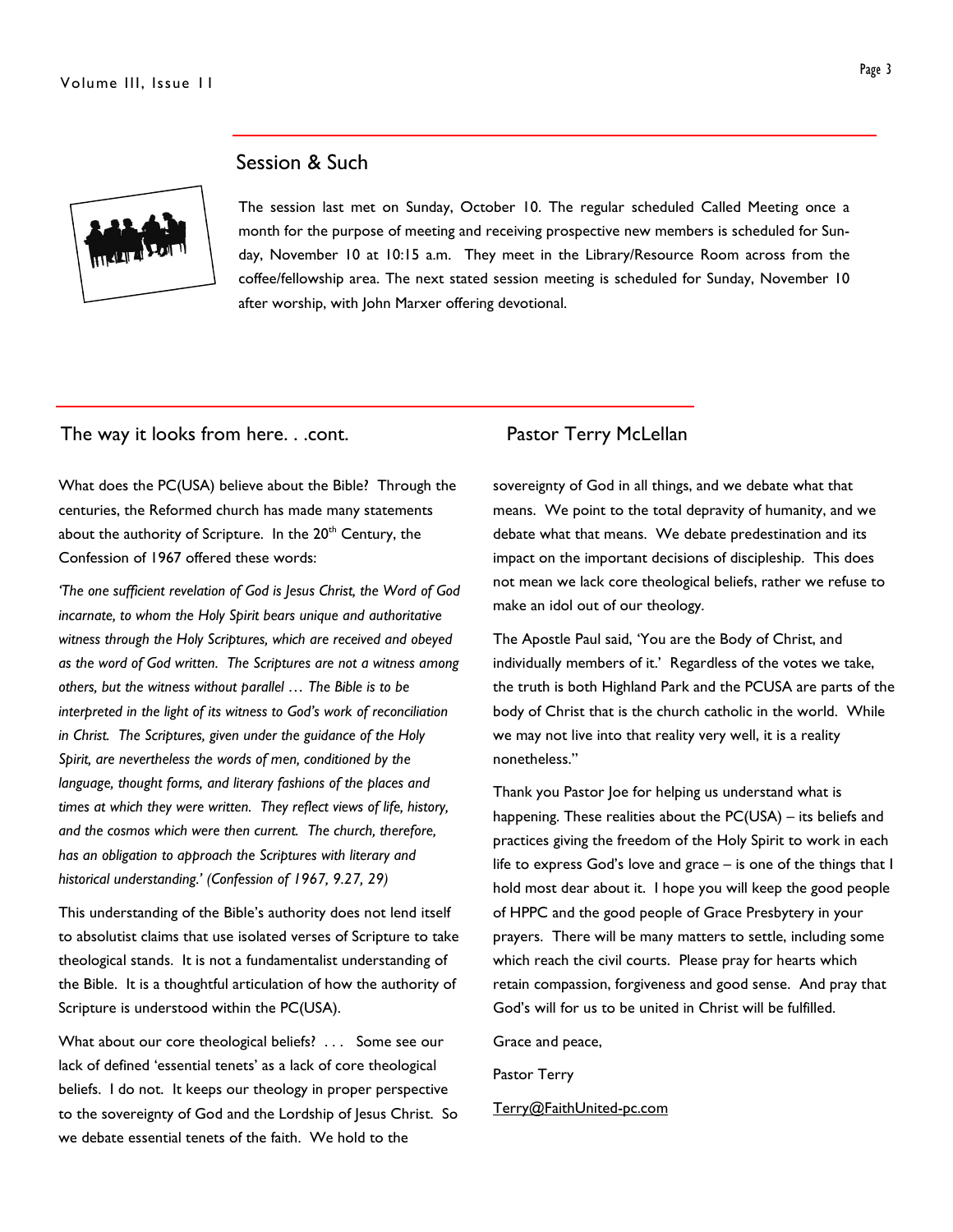# Page 4 Words of Faith

### Notes & News from the Pews



### News from the pews!

To all my church friends,

I am now recovered and can get around very well and would like to thank everyone for the

wonderful food, cards and prayers. God bless you all!

Love, Margaret (Jones)

### Directory updates

Please remember to notify the church office if your contact information changes so it can be published in the next newsletter.

### Peggy Wesch

c/o Bentley Retirement Center, Apt. 126 Dallas, TX 75234 972-807-2114



## Update on Pictorial Directory

We have been working diligently on all our deadlines and I have been assured that we should expect our directories within two months from this time.

Just a friendly reminder for those who have submitted pictures that there is a charge of \$10.00.This does not include those folks in Rehab/ Assisted Living or Home Bound. You may send this to the Church with a designation "Pictures."

ifforch PHOTOGRAPHY FOR A LIFETIME®

### From the editor **Brenda** Swindle



Wow, November already! Hard to believe we will be planning our Thanksgiving dinner soon and considering when we can do our Christmas shopping. FUPC had another successful Trunk or

Treat. It was delightful seeing all of the children going from "trunk to trunk" gathering Halloween goodies.

We are working hard to finalize the pictorial directory information. Also, please remember to update us with your group's holiday plans

whether at the church or elsewhere. No matter how big or small your event, send the information so that it can be included in the next issue of Words of Faith. You may submit articles in writing to the church office or via email to

### Brenda@FaithUnited-pc.com.

The next issue will be December 2013. The deadline for articles is Friday, 11/15. Please do not hesitate to contact the church office if you or your group has information to share.

Next newsletter is December 2013. Deadline for articles, Friday, 11/15/13. Contact church office or Brenda Swindle via email to submit articles.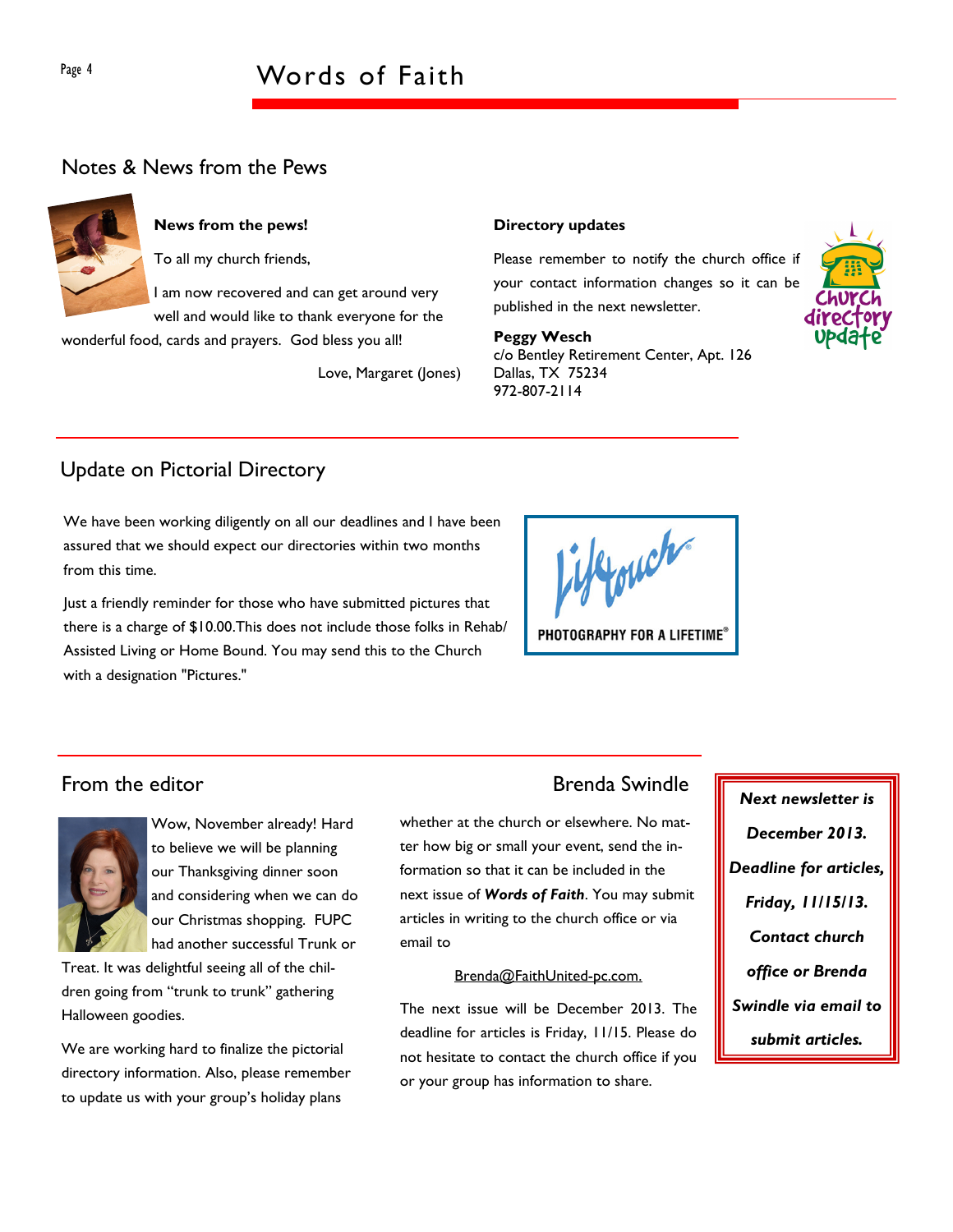## North Dallas Shared Ministries Lois Duell

North Dallas Shared Ministries

Exciting things are happening at NDSM as we conclude our 30<sup>th</sup> year of operation. I invite you to read the Volunteer Update posted on the bulletin

board across from the office to learn more details.

Briefly, due in part to the across the board lowering of SNAP (food stamp) benefits, the Emergency Aid Center is increasing the food assistance from 3 times in a 6 month period to 8 times in a 12 month period. This will cause a dramatic increase in costs: at present, our monthly milk purchase bill is \$5000 and we have had to purchase quite a bit more from outside sources due to a lessening of food purchase options from the North Texas Food Bank where our purchases average 28 cents per pound.

Another exciting happening is that in partnership with Baylor Dental, we are expanding our dental clinic to 4 rooms and starting in January, will be open 5 days a week. Baylor will provide 4 fourth-year dental students, a licensed dentist/faculty member and 4 dental assistants each day.

UTSW is also increasing its presence. It will provide a community health worker for outreach and a half-time mid-level pro-

vider (nurse practitioner or physician's assistant) as well as offset the salary of the half-time medical director. UTSW and Baylor Dental will also provide electronic record systems for our clients.

On a more personal note, I would like to share something that has been happening the last couple of weeks. The International Rescue Commission has sent caseworkers on the last two Thursdays to pick up supplies for their clients. We have given overflowing baskets full of food to both Iraqi and Vietnamese refugees. It is very satisfying to know we can help those whose lives have been uprooted.

Monetary donations as well as food are greatly needed to help us meet these increasing needs. We are particularly in need of canned fruit and crackers. Why not pick up a few extra cans at the store, November is our month to help supply the needs. We always welcome new volunteers. If you can give 3 hours twice a month, come on down. If you would just like a tour, let me, Lois Duell, know, I would love to show you around this fantastic facility that is a great asset to our community.

### Let Music Help You Celebrate Christmas

Can't get enough music during the holidays? Come join the choir for the months of November and December. You'll be a fullfledged vocalist with all the privileges and responsibilities of Faith United's choir. Lots of music! And if you like, you can stay on throughout the rest of the year.



 The Christmas concert music, selected by Director David Pierce, enhances the Advent experience for our community, Please call him at 940-368-1600, or email: david@davidkpierce.com or catch him at church on Sundays if you are interested and have questions about singing with the choir. You can also just show up at choir practice on Wed. evenings at 7 PM.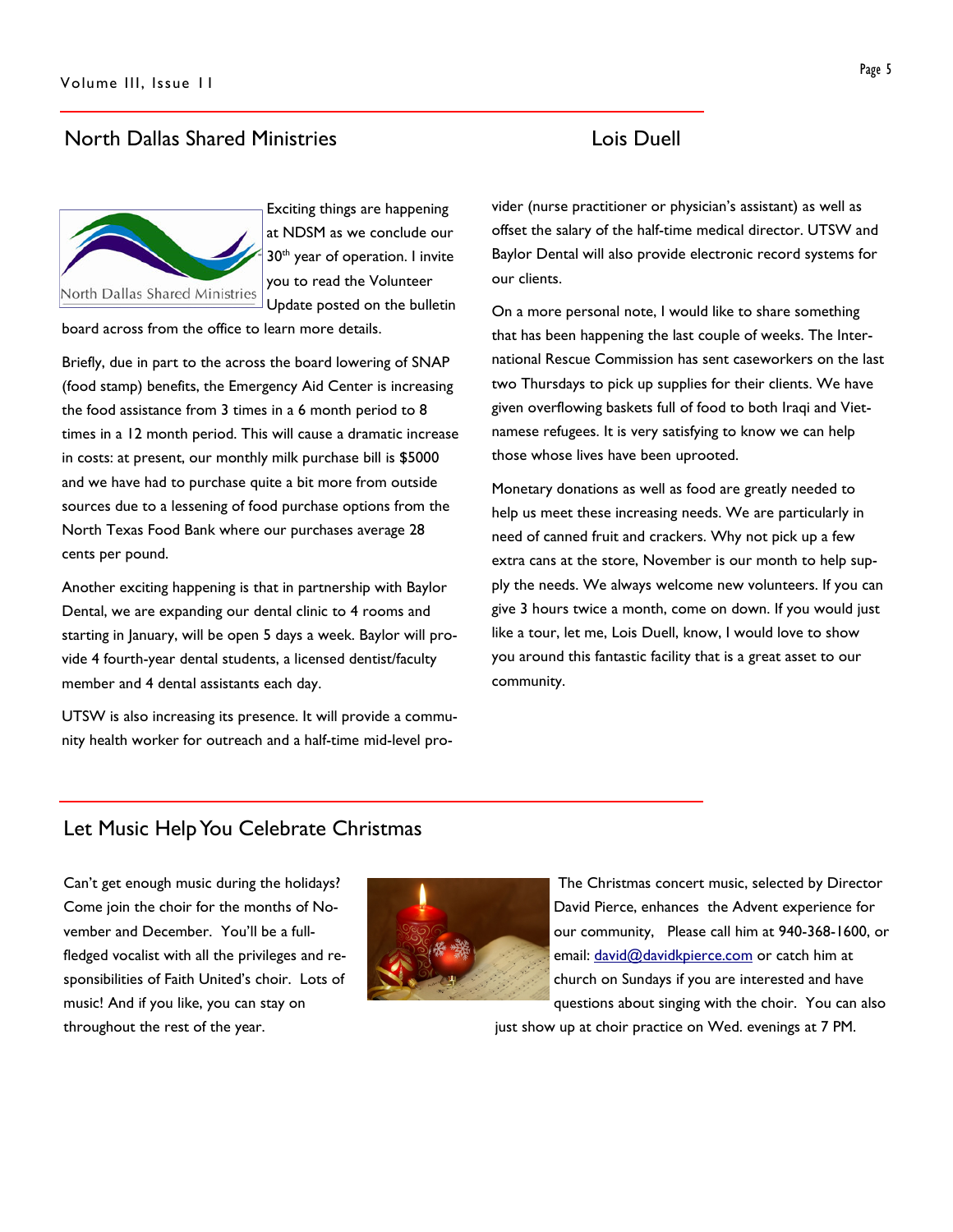# Page 6 Words of Faith

# Happy Birthday!

# November 1 Cheryl Sparks November 4 \* Kay McLellan November 5 \* Katie Joiner November 7 Clark Penfold November 8 Mary Sewell November 9 Margaret Jones November 10

Pepper Durholz

# November 14 Martha Hardee-Scuphum November 15 Gary Greer November18 Holly Toliver November 19 Gerry Nichols November 20 Sharon Meurer November 21 \* Jewell Haworth

### November 23 Betty Laney **\*** John Morris

 Wade Yost November 24 Teresa Nelson November 26 ※ Jenae Nelson November 27 David Daly November 30 David Pierce

Homebound/Rehab:

David Daly ♥ Lois Davenport ♥ Harvey Garoutte **Ruth Innes Henry Knight** ♥ Earle Krause ♥ Jo Ann McKnight ♥ Wanda Mosher

Phil & Marilyn Beaubien Earl & Mary Blackney



# Prayer Concerns

### Prayers for:

- Ann Bogle
- **Lilas Kinch**
- Käthe & Eberhard Kaschung
- Jim Laclede (Steve's father)
- Ann Mobley
- Dave Norvell
- Thelma Rinehart
- **Carol Roberts**
- **Betty Runkel**
- ♥ Edie Sapp
- ♥ Mary Sewell
- Mary Silva
- Alan Swope
- lerry Swope
- Roberta Welther
- Carol West
- Debbie Winters



Give ear, O Lord, to my prayer; listen to my cry

- of supplication. In the
- day of my trouble I call
- on you, for you will
	- answer me.

Psalm 86:6-7

- Don Speigel
- Martha Watson

♥ Freddie Simmons

Hugh McWhorter Roc & Clarice Mitchell Ken & Emroy Quevreaux

Martha Worrell

### Service Personnel:

- ♥ Logan Burkham
- ♥ SPC Albert Campos
- David Crossley
- **SGT Kevin B. Cuiksa**
- Marshall Dobbs
- MAJ Brian Gaddis
- **LT Ben Garoutte**
- Sr A Jaron Garoutte
- ♥ SPC Jason Jackson
- **SPC Ryan Liggett**
- ♥ SPC Chad Manis
- CPT Joshua Montero
- **Andrew Moore**
- **COL Thomas Pentecost**
- ♥ SFC George Pittman
- **SFC Adam Reno**
- USAF CPT Andre Silva
- **SPC David Wheat**

Know of someone who is homebound & not on our list? Let us know, contact the church office.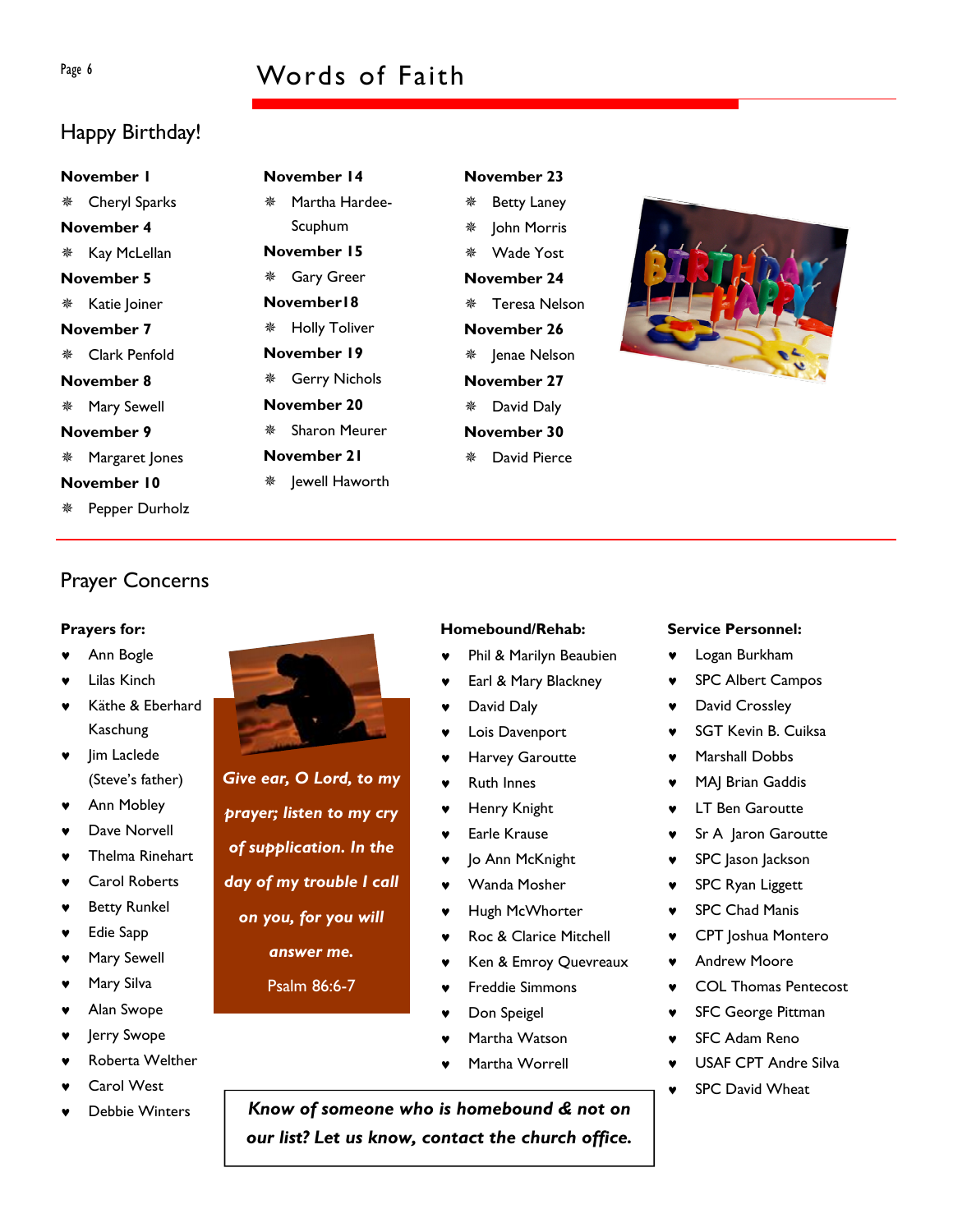# November 2013

| <b>Sun</b>                                                                                                                                                                         |                                                                                                                                                                                                                                                        | Mon                                                                | <b>Tue</b>                                                                                     | Wed Thu                            |                                                                                                                                                      | Fri                                                                                                                                                                | <b>Sat</b>                                                                                                                                   |
|------------------------------------------------------------------------------------------------------------------------------------------------------------------------------------|--------------------------------------------------------------------------------------------------------------------------------------------------------------------------------------------------------------------------------------------------------|--------------------------------------------------------------------|------------------------------------------------------------------------------------------------|------------------------------------|------------------------------------------------------------------------------------------------------------------------------------------------------|--------------------------------------------------------------------------------------------------------------------------------------------------------------------|----------------------------------------------------------------------------------------------------------------------------------------------|
|                                                                                                                                                                                    | <b>Calendar Legend</b><br>GA=Gamblers Anonymous<br><b>ABA=Anorexic &amp; Bulimics Anonymous</b><br>OA=Overeaters Anonymous<br><b>LTCDS = Little Treasures School</b><br>PWCT=Presbyterian Women Coordinating Team<br>CSID=Church of South India Dallas |                                                                    |                                                                                                |                                    |                                                                                                                                                      | 2<br>9:00 CSID-Fellowship #1<br>9:00 CSID-Resource Rm<br>9:00 CSID-Classroom #3<br>11:00 GA-Double Rm #4<br>11:00 OA-Fellowship Rm #2<br>2:30 CSID Choir-Sanctuary |                                                                                                                                              |
| 3                                                                                                                                                                                  |                                                                                                                                                                                                                                                        | 4                                                                  | 5                                                                                              | 6                                  | 7                                                                                                                                                    | 8                                                                                                                                                                  | 9                                                                                                                                            |
| 9:00 CSID Worship<br>9:00 FUPC Prayer Time<br>9:30 FUPC Sunday School<br>11:00 CSID Sunday School<br>11:00 FUPC Worship<br>11:00 Good Shepherd                                     |                                                                                                                                                                                                                                                        | 6:00 Shelter                                                       | 1:00 Starboard Stitchers<br>7:00 GA-Rm #2<br>7:00 Gam-Anon Rm 4<br>7:30 OA-Fellowship #1       | 7 pm<br><b>FUPC</b><br>Choir       | 7:00 GA-Fellowship #1<br>7:30 ABA-Rm #4                                                                                                              |                                                                                                                                                                    | 9:00 CPR Class Rm #4<br>11:00 GA-Double Rm #2<br>11:00 OA-Fellowship Rm #1<br>2:30 CSID Choir-Sanctuary                                      |
| $\overline{10}$<br>9:00 CSID Worship<br>9:00 FUPC Prayer Time<br>10:15 FUPC Session<br>11:00 CSID Sunday School<br>11:00 FUPC Worship<br>11:00 Good Shepherd<br>12:30 FUPC Session |                                                                                                                                                                                                                                                        | $\mathbf{H}$<br>7:00 Vocal Majority<br>Board Mtg.<br>Fellowship #1 | 2<br>10:30 PW Circle<br>7:00 GA-Rm #2<br>7:00 Gam-Anon Rm #4<br>7:30 OA-Fellowship #1          | 3<br>7 pm<br><b>FUPC</b><br>Choir  | 4<br>9:30 PW Circle<br>7:00 GA-Fellowship #1<br>7:30 ABA-Rm #4                                                                                       | 15                                                                                                                                                                 | 16<br>11:00 GA-Double Rm #4<br>11:00 OA-Fellowship #1<br>2:30 CSID Choir-Sanctuary                                                           |
| $\overline{17}$<br>9:00 CSID Worship<br>9:00 FUPC Prayer Time<br>9:30 FUPC Sunday School<br>11:00 CSID Sunday School<br>11:00 FUPC Worship<br>11:00 Good Shepherd                  |                                                                                                                                                                                                                                                        | 8<br>6:15 LTCDS Staff<br><b>Rm #4</b>                              | 9<br>7:00 GA-Rm #2<br>7:00 Gam-Anon Rm #4<br>7:30 OA-Fellowship #1                             | 20<br>7 pm<br><b>FUPC</b><br>Choir | 21<br>7:00 PW Circle<br>7:00 GA-Fellowship #1<br>7:30 ABA-Rm #4                                                                                      | 22                                                                                                                                                                 | 23<br>11:00 GA-Double Rm #4<br>11:00 OA-Fellowship #1<br>2:30 CSID Choir-Sanctuary                                                           |
| 24<br>9:00 CSID Worship<br>9:00 FUPC Prayer Time<br>9:30 FUPC Sunday School<br>11:00 CSID Sunday School<br>11:00 FUPC Worship<br>11:00 Good Shepherd                               |                                                                                                                                                                                                                                                        | 25                                                                 | 26<br>7:00 GA-Rm #2<br>7:00 Gam-Anon Rm #4<br>7:30 OA Fellowship #1                            | 27<br>7 pm<br><b>FUPC</b><br>Choir | 28<br>10:00 CSID Worship<br>& Thanksgiving meal<br>7:00 GA-Fellowship #1<br>7:30 ABA-Rm #4<br><b>Church Offices Closed</b><br>Happy<br>Thanksgiving! | 29                                                                                                                                                                 | 30<br>11:00 GA-Double Rm #4<br>11:00 OA-Fellowship #1<br>2:30 CSID Choir-Sanctuary                                                           |
| 9:00 CSID Worship<br>9:00 FUPC Prayer Time<br>9:30 FUPC Sunday School<br>11:00 CSID Sunday School<br>11:00 Communion Worship<br>11:00 Good Shepherd                                |                                                                                                                                                                                                                                                        | 6:00 Shelter                                                       | 3<br>1:00 Starboard Stitchers<br>7:00 GA-Rm #2<br>7:00 Gam-Anon Rm #4<br>7:30 OA-Fellowship #1 | 4<br>7 pm<br><b>FUPC</b><br>Choir  | 5<br>10:00 PWCT<br>6:30 GA-Fellowship #1<br>7:30 ABA-Rm #4                                                                                           | 6                                                                                                                                                                  | 7<br>11:00 GA Double Rm #4<br>11:00 OA-Fellowship #1<br>2:30 CSID Choir Sanctuary<br>6:00 CSID Children's Prog.<br>Sanctuary & Fellowship #1 |

Please contact the church office with meetings, classes or events for the calendar to prevent conflicts.